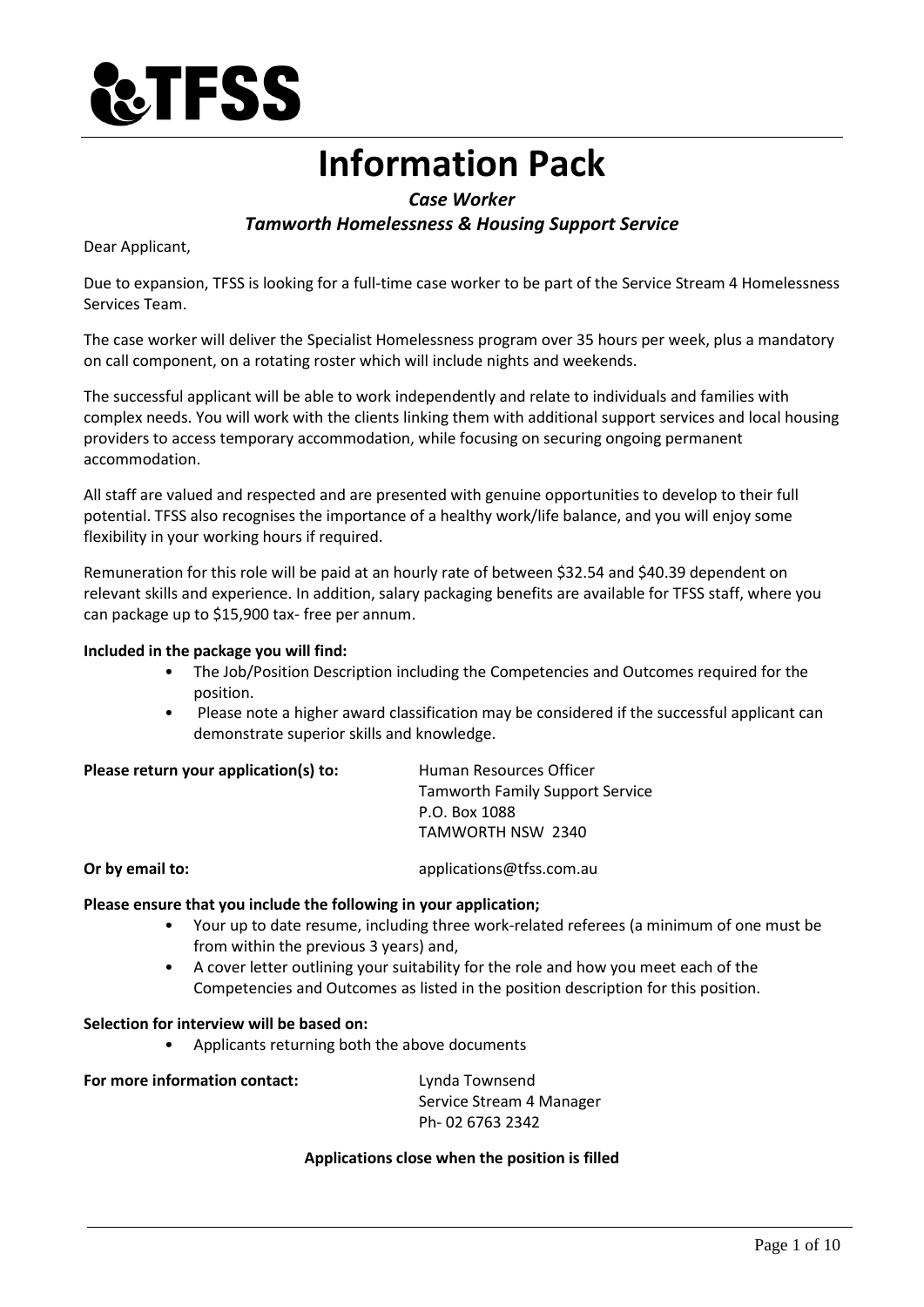

| <b>Position Description</b> |                            |                                                                                                    |  |
|-----------------------------|----------------------------|----------------------------------------------------------------------------------------------------|--|
|                             | 1. Position Title          | Case Worker                                                                                        |  |
|                             | 2. Service                 | Service Stream 4                                                                                   |  |
| З.                          | Program                    | <b>Special Homelessness Service</b>                                                                |  |
| 4.                          | Location                   | Women's and Children's Refuge Tamworth NSW                                                         |  |
| 5.                          | <b>Reporting Manager</b>   | Service Stream Manager                                                                             |  |
|                             | 6. Relevant Award(s)       | Social, Community, Homecare and Disability Services (SCHADS)<br>Industry Award (MA000100)          |  |
| 7.                          | <b>Classification</b>      | Social and community services employee, Level 3 or 4<br>dependant on qualifications and experience |  |
|                             | 8. Position Terms          | Full-time permanent                                                                                |  |
| 9.                          | <b>Probationary Period</b> | 6 months                                                                                           |  |

#### **Competencies and Outcomes**

#### **Essential:**

- I. Tertiary qualification in related discipline, or Associate diploma with relevant experience or Diploma with extensive experience.
- II. Demonstrated ability to use initiative be self-directed and work as part of a team.
- III. Understanding of cultural issues with the ability to work with minority groups such as those of Aboriginal and Torres Strait Islander and non-English speaking backgrounds.
- IV. Understanding of Domestic and Family Violence and how it contributes to homelessness
- V. Understanding of child protection and mandatory reporting requirements.
- VI. Driver's Licence
- VII. Working with Children Check employee number
- VIII. COVID-19 Vaccination

#### **Desirable:**

- I. An understanding of the TFSS Programs
- II. Demonstrated knowledge of Work, Health and Safety (WHS) practices and guidelines
- III. Understanding of the demographics and relevant issues within the geographical area of the program
- IV. Registered and comprehensively insured motor vehicle
- V. National Police Criminal History Check
- VI. First Aid Certificate

#### **Organisation Objectives**

TFSS is a non-government, community based organisation that has been delivering services to families in Tamworth since 1979. It has more than 80 staff across all programs, operating in Tamworth and surrounding areas including Armidale, Inverell, Gunnedah, Narrabri, Quirindi, Manilla, Barraba and Moree. TFSS now comprises of multiple funded programs. These include Government funded programs that are free to the community. The aim of TFSS is to provide help to people in need, ensuring each client receives professional and appropriate services and referrals.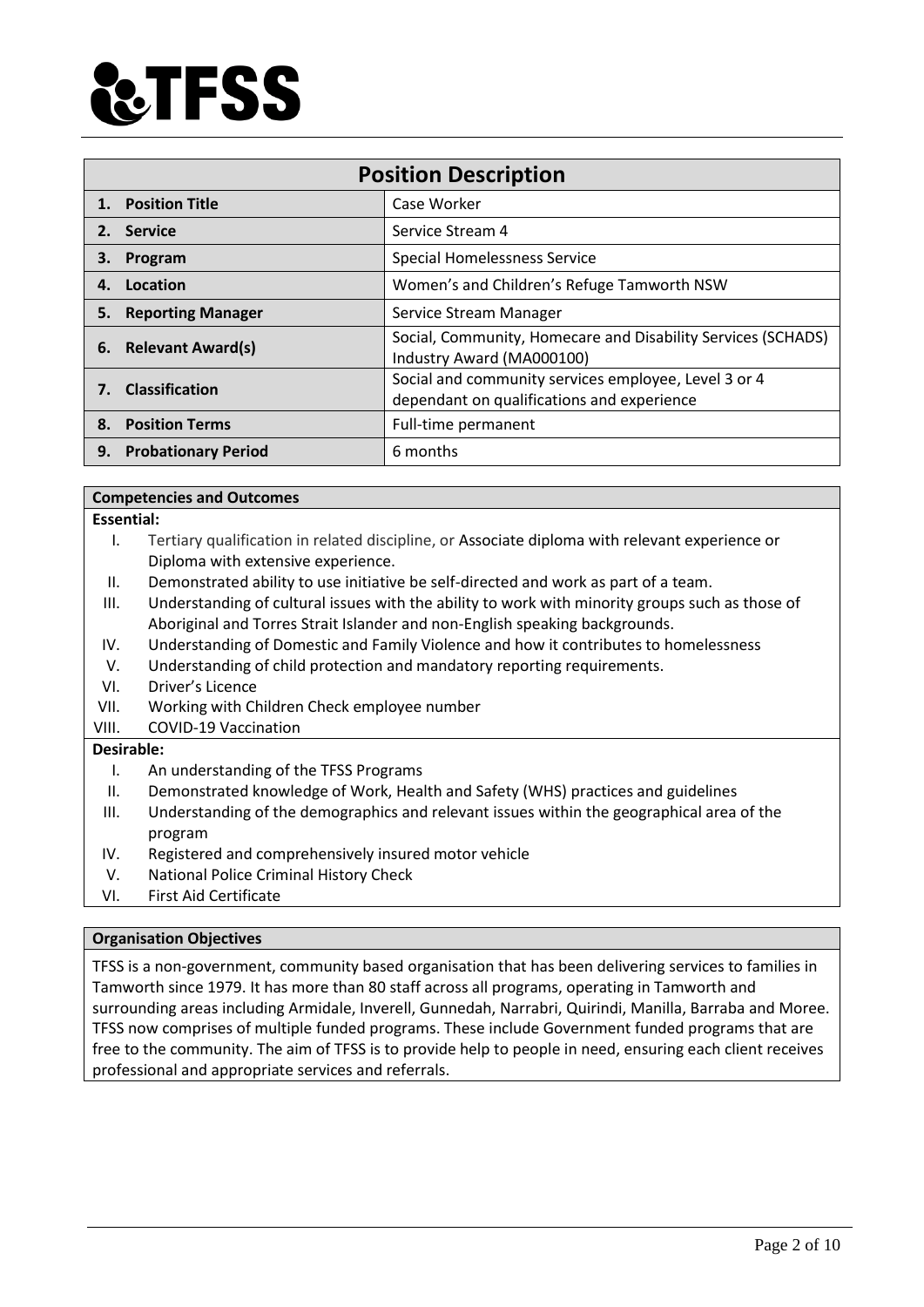

#### **Mission**

We work toward achieving our vision through our purpose, which is to:

- 1. Strengthen and improve social and personal well-being for individuals, families and communities;
- 2. Promote access, equality and social justice; and
- 3. Deliver services of quality and value.

#### **TFSS Vision**

Thriving Communities, Endless Possibilities

#### **TFSS Values**

TFSS is supported by a set of values which guide the way we work, make decisions and provide services. We define these values as:

- Diversity: To accept and appreciate differences
- Integrity: To always act with honesty and professionalism
- Community: To have a sense of responsibility and contribution
- Leadership: To utilise our position to drive change
- Partnerships: To work collaboratively to deliver the best outcomes

#### **Program and Position Objectives**

To help these groups of homeless people (Men, Women, Families and Youth) to break the cycle of homelessness as well as focus on those at risk of homelessness that can be supported to remain in long-term safe accommodation.

Case workers will contribute to the achievement of these SHS Program outcomes:

- People who are at imminent risk of homelessness are identified and supported to remain safely their existing housing, or to secure stable housing.
- People who experience homelessness are rapidly and safely re-housed.
- People who are in crisis are provided with safe and secure accommodation and supported to access stable housing.
- People who are re-housed after becoming homeless are supported to stay housed.<br>• Deliver information, initial assessment, referral and support role for clients referred
- Deliver information, initial assessment, referral and support role for clients referred to or presenting at the service (when it is safe to do so).

| <b>Key Capabilities</b> |                           |                                                         |  |
|-------------------------|---------------------------|---------------------------------------------------------|--|
| <b>Stream</b>           | <b>Descriptor</b>         | <b>Tier</b>                                             |  |
| <b>Community and</b>    | Networks and Stakeholders | 1.1.1 Utilises own community networks to achieve        |  |
| Interagency             |                           | established outcomes.                                   |  |
| <b>Relations</b>        | Community                 | 1.1.2 Contribute to staff forums and meetings about     |  |
| (Community              |                           | key community issues.                                   |  |
| engagement,             | Partnerships and          | 1.2.2 Participates effectively in networks and          |  |
| sectoral                | collaboration             | community meetings to advance.                          |  |
| awareness and           |                           | 1.2.3 Works collaboratively with other organisations in |  |
| working                 |                           | formal and informal partnerships to achieve client      |  |
| collaboratively         |                           | outcomes.                                               |  |
| with other              | Knowledge of Community    | 1.1.4 Maintains basic awareness of current community    |  |
| stakeholders in         |                           | issues and knowledge of relevant organisations.         |  |
| formal and              | Social Justice            | 1.2.5 Demonstrates commitment to social justice and     |  |
| informal                |                           | social inclusion.                                       |  |
| partnerships)           |                           |                                                         |  |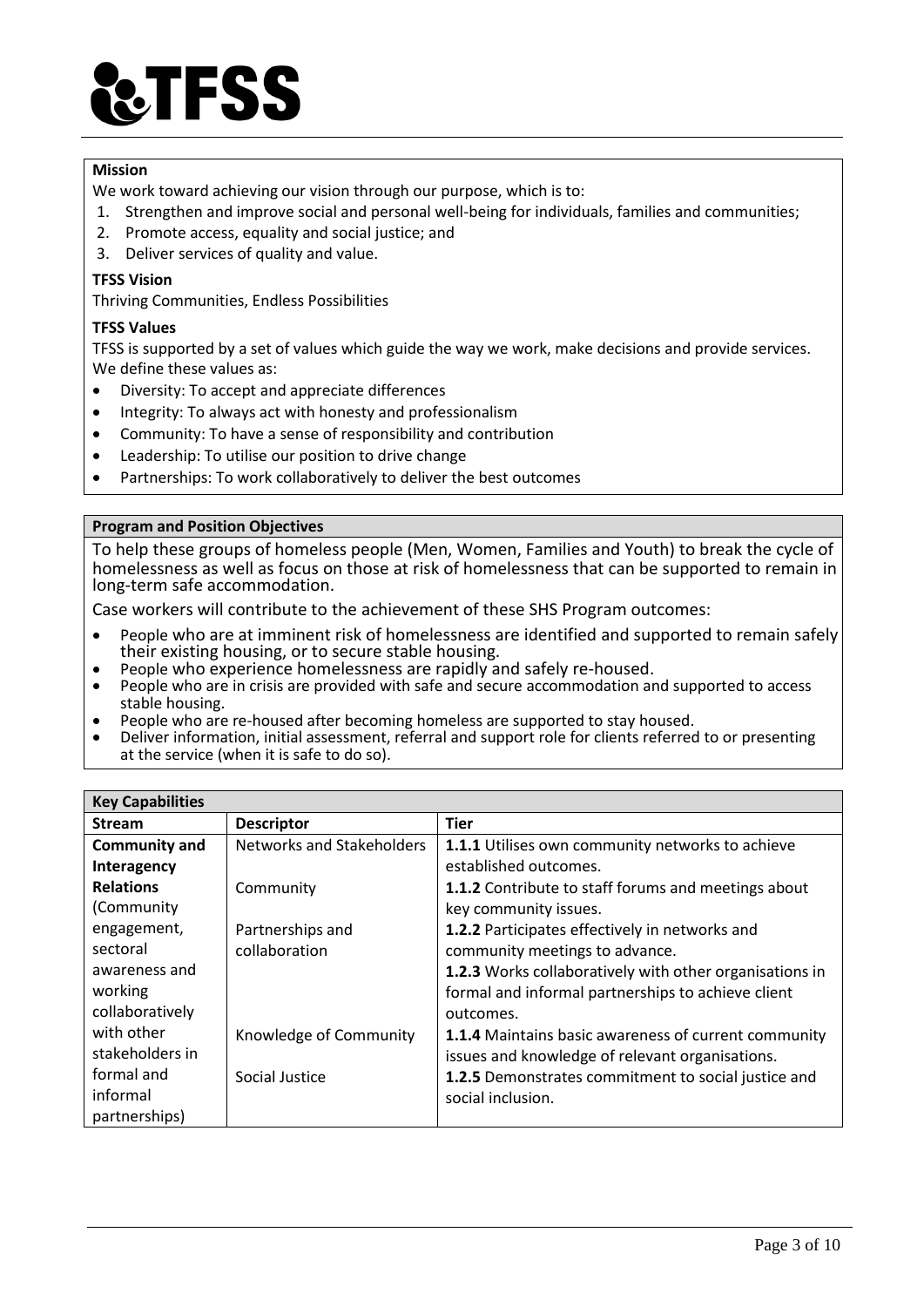

| <b>Key Capabilities</b>      |                              |                                                          |  |  |
|------------------------------|------------------------------|----------------------------------------------------------|--|--|
| <b>Stream</b>                | <b>Descriptor</b>            | <b>Tier</b>                                              |  |  |
| Professionalism              | <b>Time Management</b>       | 2.2.1 Manages time and uses tools effectively to assist  |  |  |
| (Skills associated           |                              | with planning and organising.                            |  |  |
| with professional            | <b>Ethics</b>                | 2.4.2 Models organisational values and preferred         |  |  |
| conduct such as              |                              | behaviours and promotes the Code of Conduct.             |  |  |
| self-management,             | <b>Taking Responsibility</b> | 2.1.3 Takes responsibility for work outcomes and         |  |  |
| ethical behaviour,           |                              | enacts authority as defined in the Position Description. |  |  |
| taking                       | Problem solving              | 2.1.4 Demonstrates common sense and uses                 |  |  |
| responsibility,              |                              | established strategies to solve routine problems.        |  |  |
| problem solving              | Initiative and Enterprise    | 2.1.5 Contributes to ideas for improved ways of          |  |  |
| and initiative)              |                              | working.                                                 |  |  |
| <b>Communication</b>         | Advocacy                     | 3.2.1 Advocates for clients to advance their interests   |  |  |
| (All forms of                | <b>Written Communication</b> | <b>3.1.2</b> Provides accurate written information using |  |  |
| communication,               |                              | forms, logbooks, templates appropriate to the task.      |  |  |
| such as advocacy,            | <b>Verbal Communication</b>  | 3.1.3 Speaks politely and explains issues and            |  |  |
| negotiation,                 |                              | information clearly to clients, members and colleagues.  |  |  |
| written and                  |                              | 3.1.4 Participates actively in staff meeting and shares  |  |  |
| verbal                       | Public                       | information to improve work environment outcomes.        |  |  |
| communication                | <b>Interpersonal Skills</b>  | 3.1.5 Demonstrates active listening and asks             |  |  |
| and interpersonal            |                              | appropriate questions when dealing with clients,         |  |  |
| style)                       |                              | members and colleagues.                                  |  |  |
| Leadership and               | <b>United Vision</b>         | 4.1.1 Maintains enthusiasm and understands own role      |  |  |
| <b>Teamwork</b>              |                              | in achieving the organisational mission.                 |  |  |
| (Leadership and              | <b>Strategic Focus</b>       | 4.1.2 Follows work plan and prioritises key tasks.       |  |  |
| challenges                   | <b>Team Dynamics</b>         | 4.1.3 Openly shares information, participates and        |  |  |
| associated with              |                              | contributes to team discussion.                          |  |  |
| working together,            | <b>Conflict Management</b>   | 4.1.4 Consider the views of others and aims for team     |  |  |
| such as dealing<br>cohesion. |                              |                                                          |  |  |
| with difference,             | Diversity                    | 4.1.5 Values diversity in the team and supports          |  |  |
| conflict, shared             |                              | colleagues                                               |  |  |
| goals and team               |                              |                                                          |  |  |
| morale)                      |                              |                                                          |  |  |
| <b>Resources, Assets</b>     | Procurement                  | 5.1.3 Makes low cost purchases and achieves value for    |  |  |
| and                          |                              | money.                                                   |  |  |
| Sustainability.              | Equipment and assets         | 5.1.4 Takes care when using and maintaining              |  |  |
| (Necessary skills            |                              | equipment and aids.                                      |  |  |
| in the effective             |                              |                                                          |  |  |
| use of financial             |                              |                                                          |  |  |
| resources, assets            |                              |                                                          |  |  |
| and equipment as             |                              |                                                          |  |  |
| well as building             |                              |                                                          |  |  |
| the organisation's           |                              |                                                          |  |  |
| assets and                   |                              |                                                          |  |  |
| sustainability.              |                              |                                                          |  |  |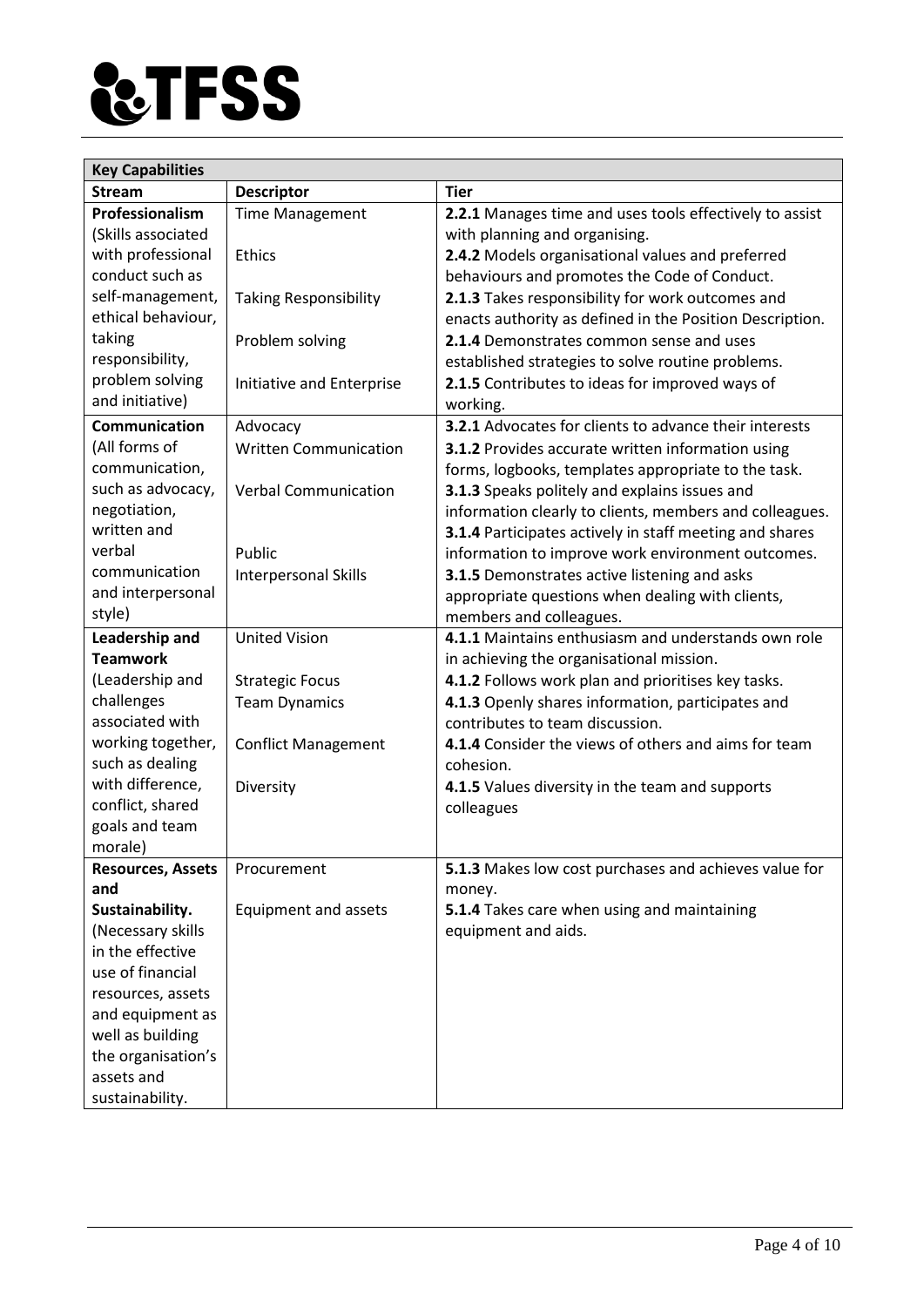

| <b>Key Capabilities</b>                    |                            |                                                                                                  |  |  |
|--------------------------------------------|----------------------------|--------------------------------------------------------------------------------------------------|--|--|
| <b>Stream</b>                              | <b>Descriptor</b>          | <b>Tier</b>                                                                                      |  |  |
| <b>Service Delivery</b>                    | <b>Reflective Practice</b> | 6.2.1 Demonstrates reflective and evidence based                                                 |  |  |
| (Working with a                            |                            | practice.                                                                                        |  |  |
| broad range of                             | Knowledge of client        | 6.2.2 Builds knowledge of client issues and                                                      |  |  |
| clients,                                   | issues                     | requirements to improve practice                                                                 |  |  |
| communities and                            |                            |                                                                                                  |  |  |
| stakeholders,                              | <b>Client Outcomes</b>     | 6.2.3 Provides clients with high quality service and<br>appropriate referrals                    |  |  |
| maintaining<br>awareness of                |                            |                                                                                                  |  |  |
| client issues and                          | Diversity                  | 6.3.4 Supports team to value and work effectively with                                           |  |  |
| ensuring client                            |                            | client diversity                                                                                 |  |  |
| dignity and                                | Client confidentiality and | 6.4.5 Fosters a culture of respect for client's                                                  |  |  |
| confidentiality)                           | dignity                    | confidentiality and dignity                                                                      |  |  |
| Program                                    | <b>Achieving Results</b>   | 7.2.3 Ensures clarity of understanding of required work,                                         |  |  |
| <b>Management and</b>                      |                            | fulfils program and project responsibilities, and                                                |  |  |
| <b>Policy</b>                              |                            | achieves performance targets.                                                                    |  |  |
| <b>Development</b>                         | Complaints handling and    | 7.2.5 utilises feedback from complaints to improve                                               |  |  |
| Necessary skills in                        | continuous improvement     | programmes and reviews own performance                                                           |  |  |
| the management                             |                            |                                                                                                  |  |  |
| of programs,                               |                            |                                                                                                  |  |  |
| campaigns,                                 |                            |                                                                                                  |  |  |
| projects and                               |                            |                                                                                                  |  |  |
| contracts as well                          |                            |                                                                                                  |  |  |
| as policy                                  |                            |                                                                                                  |  |  |
| development and                            |                            |                                                                                                  |  |  |
| implementation                             |                            |                                                                                                  |  |  |
| to guide work                              |                            |                                                                                                  |  |  |
| practices.                                 |                            |                                                                                                  |  |  |
| <b>Change and</b><br><b>Responsiveness</b> | Change adaptability        | 8.1.1 Maintains a positive approach to change and<br>adapts to new or different ways of working. |  |  |
| (Adapting to a                             |                            |                                                                                                  |  |  |
| change                                     | Multi-skilling             | 8.1.2 Takes advantage of opportunities for learning and                                          |  |  |
| environment,                               |                            | growing skills.                                                                                  |  |  |
| responding to                              | Creativity and Innovation  | 8.1.3 identifies opportunities to do things better,                                              |  |  |
| new and                                    |                            | develops ideas with others and assists with the                                                  |  |  |
| emerging trends                            |                            | implementation of routine change.                                                                |  |  |
| through skill                              | Technology                 | 82.4 Supports the use of new technology and                                                      |  |  |
| acquisition, the                           |                            | develops skills to master new technology.                                                        |  |  |
| use of technology                          | Learning and Development   | 8.1.5 Prepares own development plan in consultation                                              |  |  |
| and creative and                           |                            | with Service Stream Manager.                                                                     |  |  |
| innovative work                            |                            |                                                                                                  |  |  |
| practices)                                 |                            |                                                                                                  |  |  |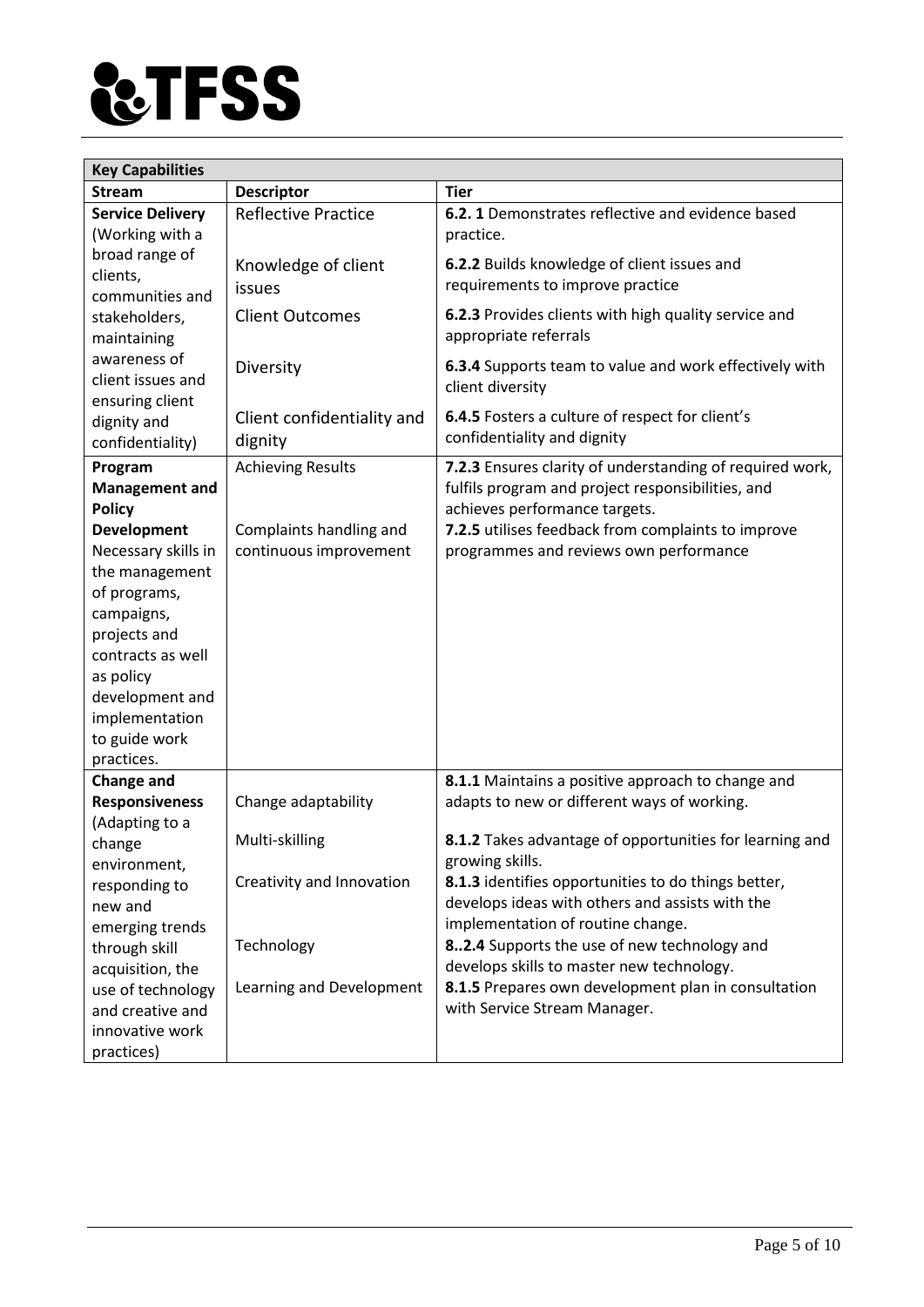

| <b>Key Capabilities</b> |                            |                                                         |  |
|-------------------------|----------------------------|---------------------------------------------------------|--|
| <b>Stream</b>           | <b>Descriptor</b>          | <b>Tier</b>                                             |  |
| Governance and          | Strategy                   | 9.1.1 Achieves targets in work plan and understands     |  |
| Compliance              |                            | link with strategic goal.                               |  |
| (Systems and            | Quality                    | 9.1.2 Ensures that own work meets the organisations     |  |
| processes to            |                            | quality requirements                                    |  |
| implement the           | <b>Risk Management</b>     | 9.1.3 Ensures that risks are identified and reported in |  |
| strategic plan and      |                            | own work context.                                       |  |
| the management          | <b>WHS</b>                 | 9.1.4 Ensures safety of self and others in work         |  |
| of quality, risk,       |                            | environment                                             |  |
| WHS and                 | Legislation and Compliance | 9.2.5 Is aware of relevant legislation and licensing    |  |
| legislative             |                            | requirements and ensures compliance in work practice    |  |
| compliance)             |                            |                                                         |  |

| <b>Position Specific Function</b> |                                                                           |                        |  |
|-----------------------------------|---------------------------------------------------------------------------|------------------------|--|
| <b>Key Performance</b>            | <b>Expected Outcomes</b>                                                  | <b>Key Performance</b> |  |
| Area                              |                                                                           | Indicator/s            |  |
| Key Competencies                  | Build and maintain a professional rapport with each<br>$\bullet$          | As per TFSS policies   |  |
|                                   | service program within TFSS;                                              | and procedures         |  |
|                                   | Implement an understanding of the Children and Young<br>$\bullet$         |                        |  |
|                                   | Persons (Care & Protection) Act [1998];                                   |                        |  |
|                                   | Prioritise to achieve the objectives of TFSS and the<br>$\bullet$         |                        |  |
|                                   | objectives of each program;                                               |                        |  |
|                                   | Provide appropriate communication based on the<br>$\bullet$               |                        |  |
|                                   | audience receiving;                                                       |                        |  |
|                                   | Follow processes and systems to maintain accurate<br>$\bullet$            |                        |  |
|                                   | records.                                                                  |                        |  |
| Responsibilities                  | To contribute to the operational objectives of the work area,             | As required            |  |
|                                   | a position at this level may include some of the following:               |                        |  |
|                                   | Undertake responsibility for various activities in a                      |                        |  |
|                                   | specialised area;                                                         |                        |  |
|                                   | Exercise responsibility for a function within the<br>٠                    |                        |  |
|                                   | organisation;                                                             |                        |  |
|                                   | Allow the scope for exercising initiative in the application<br>$\bullet$ |                        |  |
|                                   | of established work procedures;                                           |                        |  |
|                                   | Assist in a range of functions and/or contribute to<br>$\bullet$          |                        |  |
|                                   | interpretation of matters for which there are no clearly                  |                        |  |
|                                   | established practices and procedures although such                        |                        |  |
|                                   | activity would not be the sole responsibility of such an                  |                        |  |
|                                   | employee within the workplace;                                            |                        |  |
|                                   | Provide administrative support requiring a high degree of<br>$\bullet$    |                        |  |
|                                   | judgment, initiative, confidentiality and sensitivity in the              |                        |  |
|                                   | performance of work;                                                      |                        |  |
|                                   | Assist with or provide a range of records management<br>$\bullet$         |                        |  |
|                                   | services, however the responsibility for the records                      |                        |  |
|                                   | management service would not rest with the employee;                      |                        |  |
|                                   | Proficient in the operation of applicable computer                        |                        |  |
|                                   | programs;                                                                 |                        |  |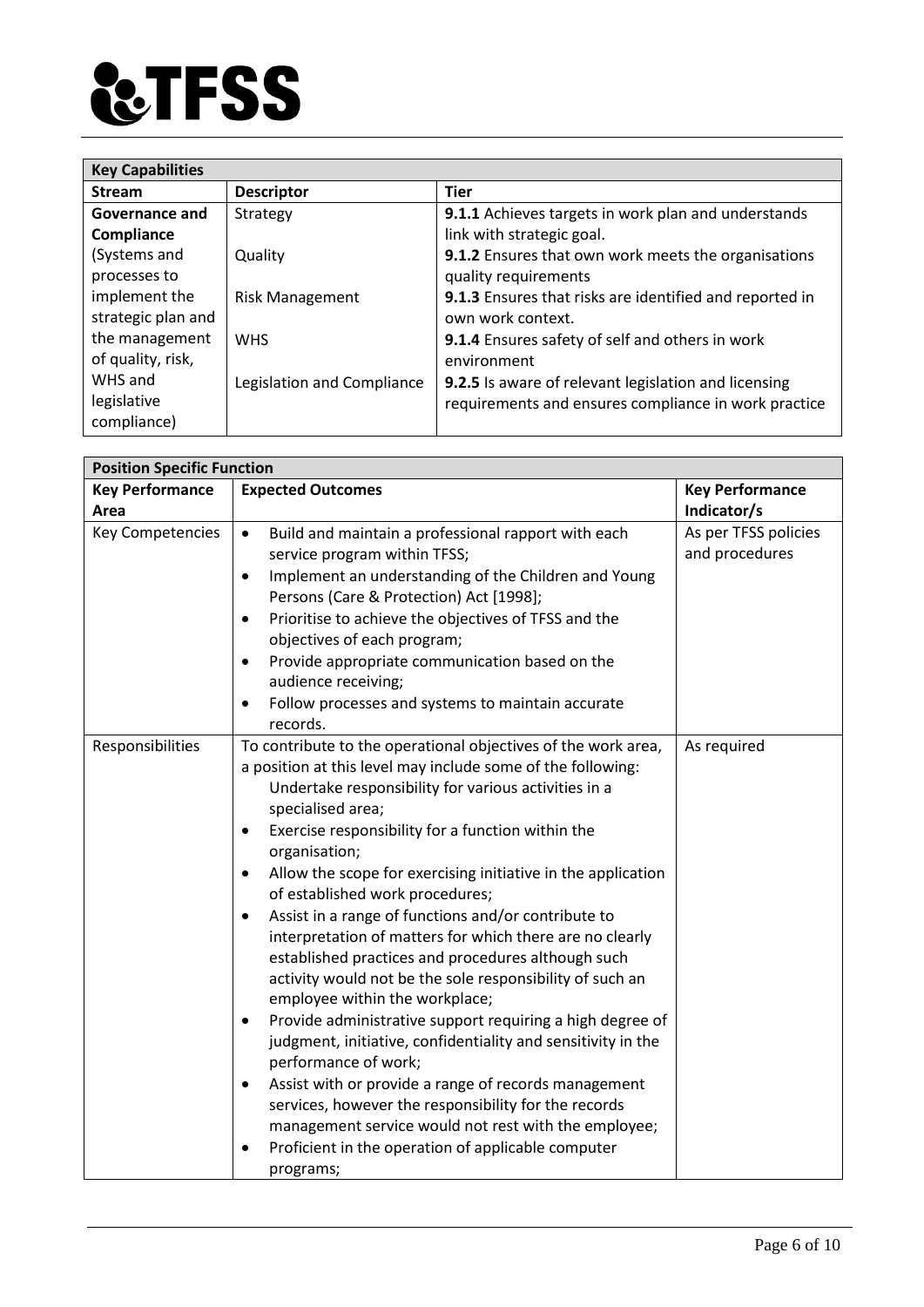

| <b>Position Specific Function</b> |                                                                                             |                        |  |  |
|-----------------------------------|---------------------------------------------------------------------------------------------|------------------------|--|--|
| <b>Key Performance</b>            | <b>Expected Outcomes</b>                                                                    | <b>Key Performance</b> |  |  |
| Area                              |                                                                                             | Indicator/s            |  |  |
|                                   | Supervise a limited number of lower classified employees<br>$\bullet$<br>or volunteers;     |                        |  |  |
|                                   | Allow the scope for exercising initiative in the application                                |                        |  |  |
|                                   | of established work procedures;                                                             |                        |  |  |
|                                   | deliver single stream training programs;<br>$\bullet$                                       |                        |  |  |
|                                   | Co-ordinate elementary service programs;<br>$\bullet$                                       |                        |  |  |
|                                   | provide assistance to senior employees;<br>$\bullet$                                        |                        |  |  |
|                                   | where prime responsibility lies in a specialised field,<br>$\bullet$                        |                        |  |  |
|                                   | employees at this level would undertake at least some of<br>the following:                  |                        |  |  |
|                                   | undertake some minor phase of a broad or more                                               |                        |  |  |
|                                   | complex assignment;                                                                         |                        |  |  |
|                                   | perform duties of a specialised nature;                                                     |                        |  |  |
|                                   | provide a range of information services;                                                    |                        |  |  |
|                                   | plan and co-ordinate elementary community-based                                             |                        |  |  |
|                                   | projects or programs;                                                                       |                        |  |  |
|                                   | perform moderately complex functions including                                              |                        |  |  |
|                                   | social planning, demographic analysis, survey design                                        |                        |  |  |
|                                   | and analysis.                                                                               |                        |  |  |
| Workplace                         | Comply with the Quality Improvement Policy;<br>$\bullet$                                    | As per TFSS policies   |  |  |
| Standards                         | Promote and demonstrate a commitment to continuous<br>$\bullet$                             | and procedures         |  |  |
|                                   | improvement across TFSS;                                                                    |                        |  |  |
|                                   | Understand and comply with TFSS policies, procedures<br>$\bullet$                           |                        |  |  |
|                                   | and workplace standards;                                                                    |                        |  |  |
|                                   | Maintain and ensure privacy and confidentiality;<br>$\bullet$                               |                        |  |  |
|                                   | Take active responsibility for your own well-being in the<br>$\bullet$                      |                        |  |  |
|                                   | workplace and gain assistance if required;                                                  |                        |  |  |
|                                   | Use TFSS resources efficiently and effectively and treat<br>$\bullet$                       |                        |  |  |
|                                   | them with due care;                                                                         |                        |  |  |
|                                   | Advise your manager of any obligations in relation to                                       |                        |  |  |
|                                   | secondary employment;                                                                       |                        |  |  |
|                                   | Report any improper conduct;<br>٠                                                           |                        |  |  |
|                                   | Assist in the general maintenance, cleanliness and<br>presentation of workplace facilities. |                        |  |  |
| Skills, knowledge,                | Sound skills in oral and written communication with<br>$\bullet$                            | As required            |  |  |
| experience,                       | clients and other members of the public;                                                    |                        |  |  |
| qualifications                    | thorough knowledge of work activities performed within<br>$\bullet$                         |                        |  |  |
| and/or training                   | the workplace;                                                                              |                        |  |  |
|                                   | sound knowledge of procedural/operational methods of<br>٠                                   |                        |  |  |
|                                   | the workplace;                                                                              |                        |  |  |
|                                   | may utilise limited professional or specialised knowledge;                                  |                        |  |  |
|                                   | working knowledge of statutory requirements relevant                                        |                        |  |  |
|                                   | to the workplace;                                                                           |                        |  |  |
|                                   | ability to apply computing concepts.                                                        |                        |  |  |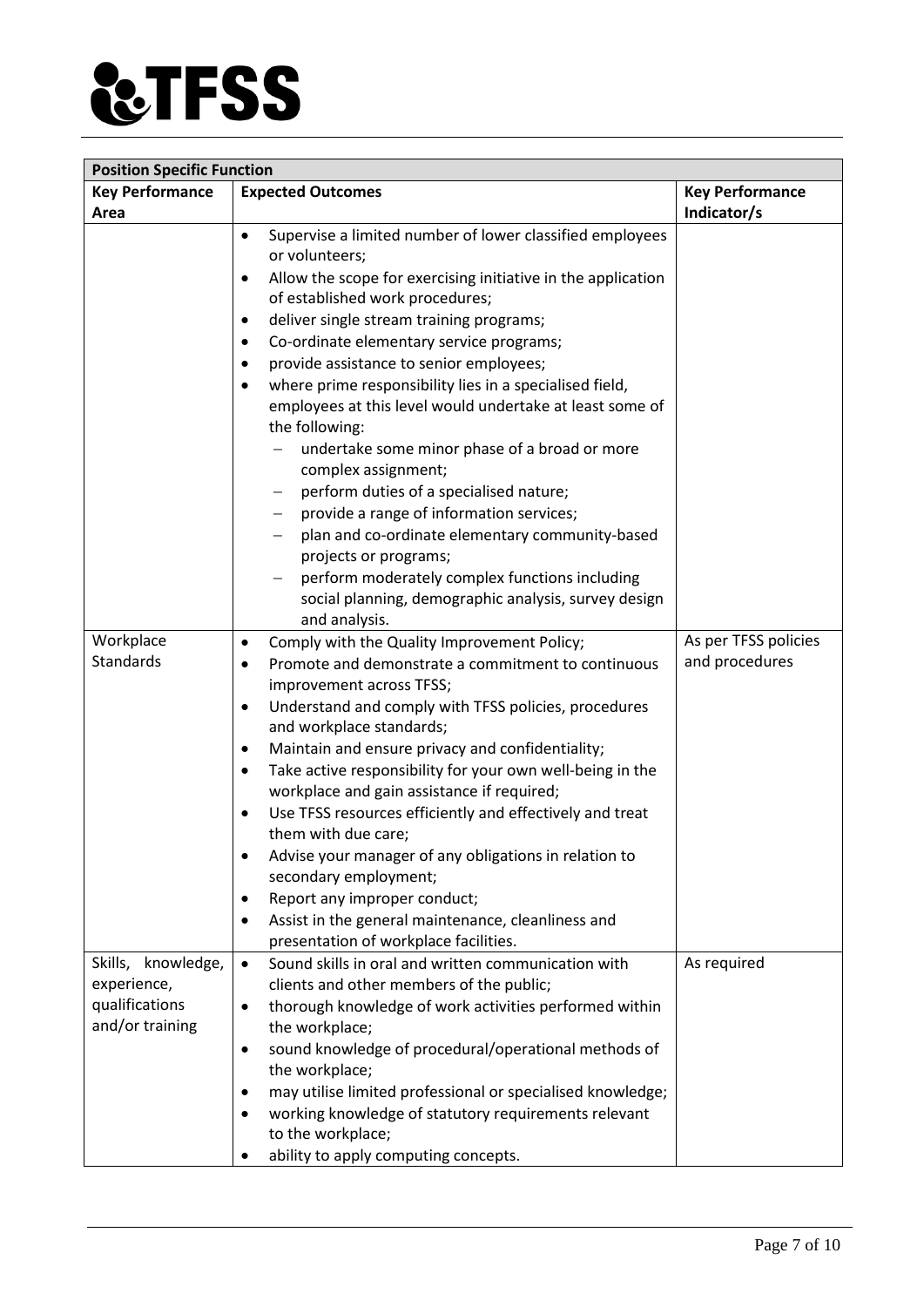

| <b>Position Specific Function</b> |                                                                                                                                                                                                                                                                                                                                                                                                                                                                                                                                                                                                                                                                                                                                                                                     |                                                                                                     |  |  |
|-----------------------------------|-------------------------------------------------------------------------------------------------------------------------------------------------------------------------------------------------------------------------------------------------------------------------------------------------------------------------------------------------------------------------------------------------------------------------------------------------------------------------------------------------------------------------------------------------------------------------------------------------------------------------------------------------------------------------------------------------------------------------------------------------------------------------------------|-----------------------------------------------------------------------------------------------------|--|--|
| Key Performance<br>Area           | <b>Expected Outcomes</b>                                                                                                                                                                                                                                                                                                                                                                                                                                                                                                                                                                                                                                                                                                                                                            | <b>Key Performance</b><br>Indicator/s                                                               |  |  |
| Organisational<br>relationships   | graduates work under direct supervision<br>$\bullet$<br>works under general supervision except where this level<br>$\bullet$<br>of supervision is not required by the nature of the<br>responsibilities undertaken (see Responsibilities above);<br>operate as member of a team;<br>$\bullet$<br>supervision of other employees.<br>$\bullet$                                                                                                                                                                                                                                                                                                                                                                                                                                       | As required                                                                                         |  |  |
| Finance and<br>Administration     | Accurately and objectively report feedback;<br>$\bullet$<br>Ensure completion of timesheets and have them sent<br>$\bullet$<br>through to the Service Stream Manager<br>weekly/fortnightly;<br>Ensure all appropriate receipts and travel claims are sent<br>$\bullet$<br>through with time sheets.                                                                                                                                                                                                                                                                                                                                                                                                                                                                                 | As per TFSS policies<br>and procedures                                                              |  |  |
| Professional<br>Development       | Actively participate in 1:1/supervision;<br>$\bullet$<br>Assist management to identify employee's own<br>$\bullet$<br>professional development needs;<br>Attend relevant professional development opportunities<br>$\bullet$<br>in order to fulfil your role;<br>Participate in cultural competencies, training and<br>$\bullet$<br>activities;<br>Where required, provide in-house training to other TFSS<br>$\bullet$<br>staff at the completion of training attended outside the<br>service;<br>Actively participate in a service evaluation and staff<br>$\bullet$<br>appraisals, review of job descriptions;<br>Attend relevant meetings in relation to your role.<br>$\bullet$                                                                                                | Successful<br>completion training<br>courses<br>Applied knowledge<br>and skills in the<br>workforce |  |  |
| Safety & Risk<br>Management       | Take reasonable care of your own health and safety;<br>$\bullet$<br>Take reasonable care that your own acts or omissions do<br>$\bullet$<br>not adversely affect the health and safety of others;<br>Comply, so far as you are reasonably able, with<br>$\bullet$<br>reasonable instructions, policies and procedures to assist<br>TFSS to comply with the Work Health and Safety Act;<br>Raise any concerns in relation to WHS with your Health<br>$\bullet$<br>and Safety Representative or Manager;<br>Report all accidents, incidents, injuries, hazards and<br>equipment faults to your Supervisor, Manager or Health<br>and Safety Representative immediately;<br>Report to work in a fit and proper condition, so that you<br>are able to competently undertake your duties. | As per TFSS policies<br>and procedures                                                              |  |  |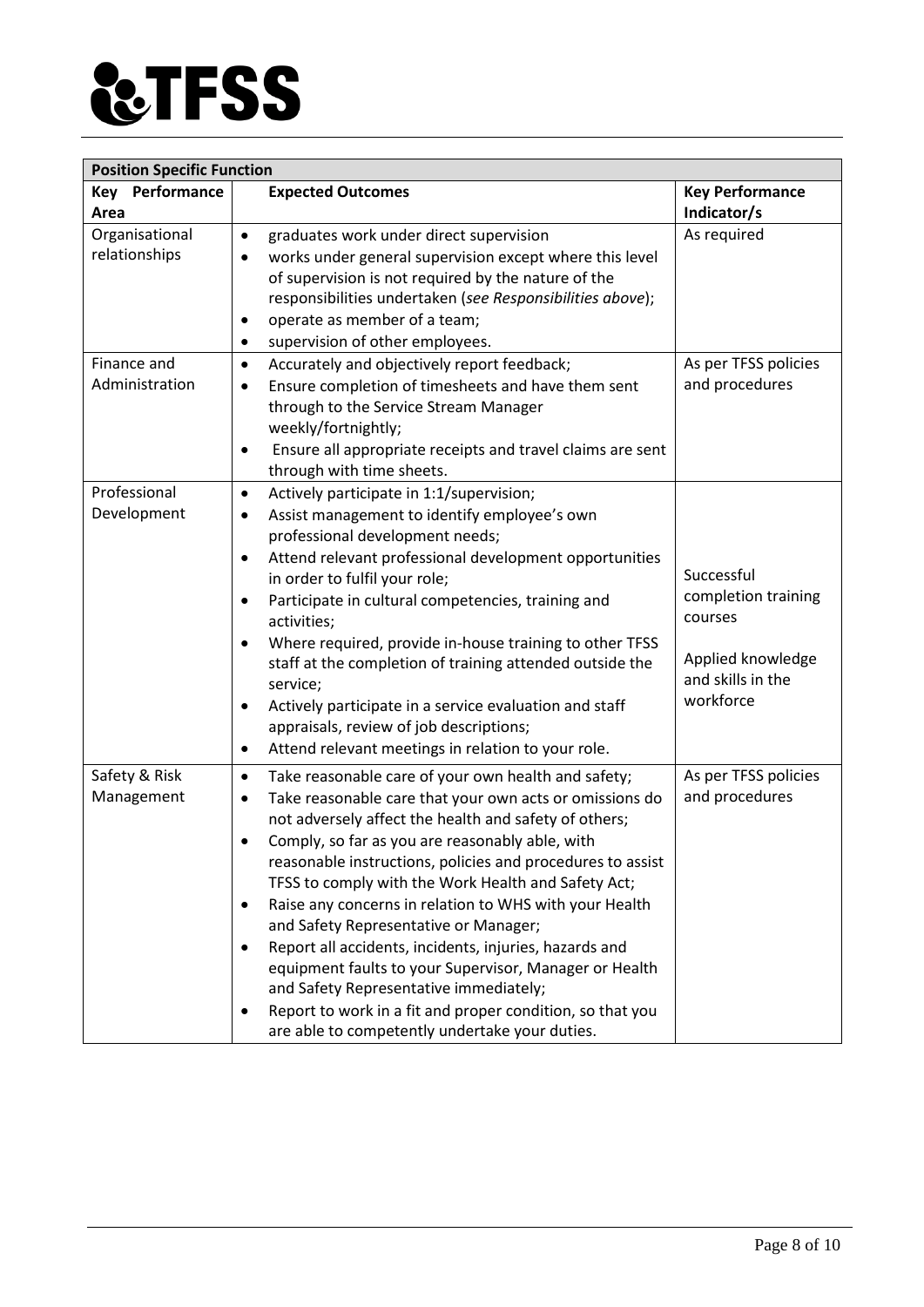

| <b>Position Specific Function</b> |                                                                                                                                                           |                        |  |
|-----------------------------------|-----------------------------------------------------------------------------------------------------------------------------------------------------------|------------------------|--|
| <b>Key Performance</b>            | <b>Expected Outcomes</b>                                                                                                                                  | <b>Key Performance</b> |  |
| Area                              |                                                                                                                                                           | Indicator/s            |  |
| Client Safety &                   | Provide a safe, comfortable physical environment for<br>$\bullet$                                                                                         | As per Children's and  |  |
| <b>Child Protection</b>           | clients and their children;                                                                                                                               | Young Person's (Care   |  |
|                                   | As a mandatory reporter you have a legal obligation to<br>report to the Community Services Helpline any                                                   | and Protection) Act    |  |
|                                   | incidences of child abuse and neglect or if you have<br>reasonable grounds to suspect that a child is at risk of<br>harm to children and/or young people; | Chapter 16 A           |  |
|                                   | Report any misconduct committed by staff against a<br>person under 18 years;                                                                              |                        |  |
|                                   | Ensure that your actions do not expose clients or<br>children to harm;                                                                                    |                        |  |
|                                   | Assist in the reporting any complaints and investigation<br>of all relevant issues as prescribed by the NSW<br>Ombudsman Act 1974 (NSW).                  |                        |  |

| <b>Position Specific Function</b> |                                                                                                                                                                                                  |                                        |  |
|-----------------------------------|--------------------------------------------------------------------------------------------------------------------------------------------------------------------------------------------------|----------------------------------------|--|
| <b>Key Performance</b>            | <b>Expected Outcomes</b>                                                                                                                                                                         | <b>Key Performance</b>                 |  |
| Area                              |                                                                                                                                                                                                  | Indicator/s                            |  |
| Professionalism<br>and Conduct    | Work as part of a team in delivering quality outcomes for<br>$\bullet$<br>TFSS;<br>Maintain professional relationships with TFSS program,<br>Funding Body/s, community at large and all relevant | As per TFSS policies<br>and procedures |  |
|                                   | stakeholders.                                                                                                                                                                                    |                                        |  |
| Complaints                        | All complaints are acted on and handled within policy;                                                                                                                                           | As per TFSS policies                   |  |
|                                   | Manager is aware of complaints immediately.                                                                                                                                                      | and procedures                         |  |

#### **Extent of Authority**

- Act within policy and procedure;
- graduates receive instructions on the broader aspects of the work;
- freedom to act within defined established practices;
- problems can usually be solved by reference to procedures, documented methods and instructions;
- Assistance is available when problems occur.

#### **Decisions that are Referred to your Manager**

- All issues that require a sign off/approval from the Service Stream Manager or those with the delegation of authority to do so;
- Issues outside of policy guidelines;
- Complaints from families or service providers;
- Requests for new business from Funding Bodies;
- Complaints from Funding Bodies.